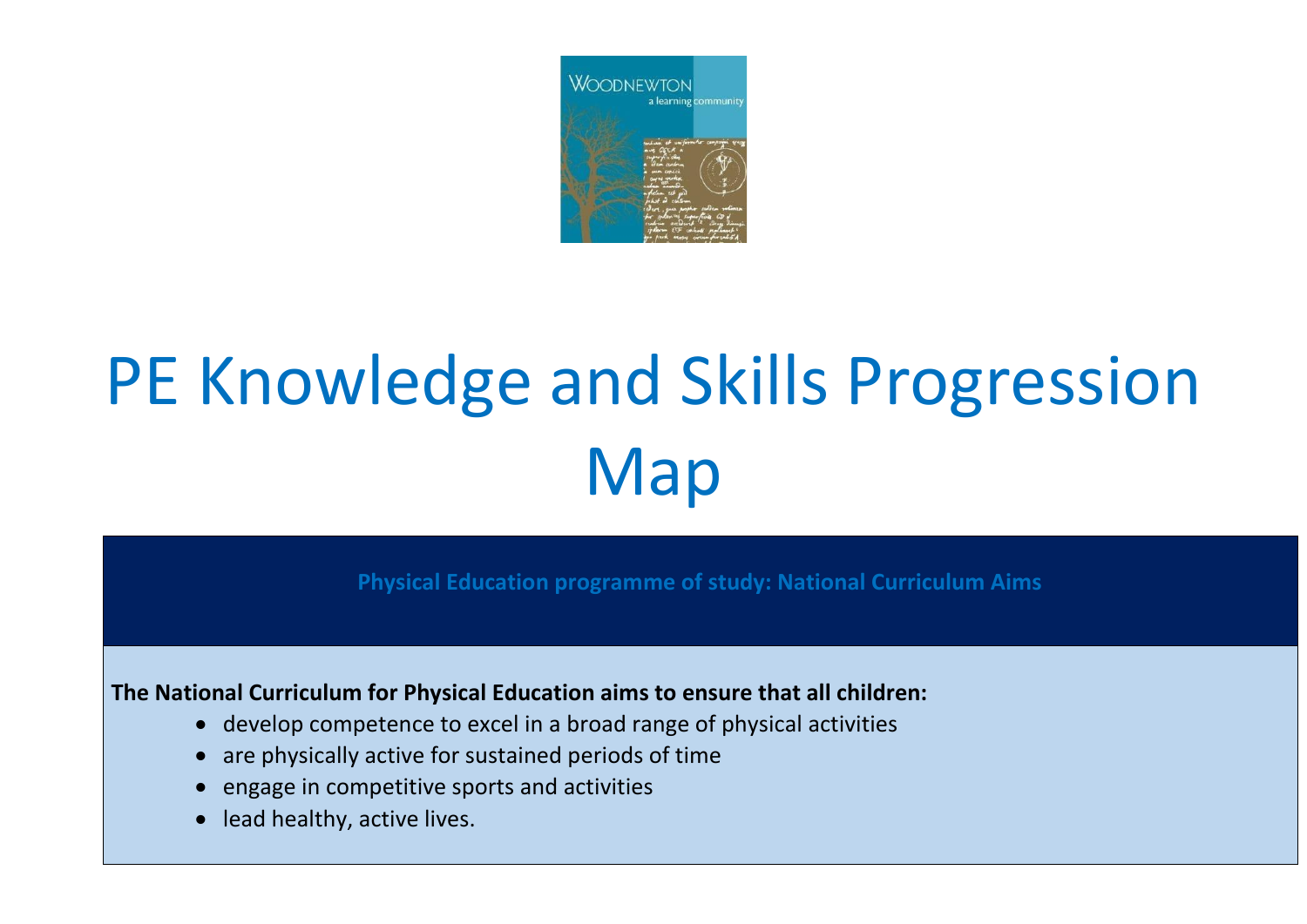| <b>Healthy Body and Healthy Mind</b> |                    |                    |                    |                    |                    |  |
|--------------------------------------|--------------------|--------------------|--------------------|--------------------|--------------------|--|
|                                      | KS1                |                    | KS <sub>2</sub>    |                    |                    |  |
| Year 1                               | Year 2             | Year 3             | Year 4             | Year 5             | Year <sub>6</sub>  |  |
| know how my                          | I know how my      | I know how my      | I know how my      | I know how my      | I know how my      |  |
| body changes                         | body changes       | body changes       | body changes       | body changes       | body changes       |  |
| during exercise                      | during exercise    | before, during     | before, during     | before, during     | before, during     |  |
| (heart rate, heavy                   | (heart rate, heavy | and after          | and after          | and after          | and after          |  |
| breath, hot,                         | breath, hot,       | exercise.          | exercise.          | exercise.          | exercise.          |  |
| sweaty).                             | sweaty).           | I know exercise is | I know exercise is | I know exercise is | I know exercise is |  |
| I know exercise is                   | I know exercise is | important for a    | important for a    | important for a    | important for a    |  |
| important for a                      | important for a    | healthy body and   | healthy body and   | healthy body and   | healthy body and   |  |
| healthy lifestyle                    | healthy lifestyle  | lifestyle.         | lifestyle.         | lifestyle.         | lifestyle.         |  |
| and mind.                            | and mind.          | I know how         | I know how         | I know how         | I know how         |  |
|                                      |                    | exercise can help  | exercise can help  | exercise can help  | exercise can help  |  |
|                                      |                    | support our        | support our        | support our        | support our        |  |
|                                      |                    | mental wellbeing.  | mental wellbeing.  | mental wellbeing.  | mental wellbeing.  |  |
|                                      |                    |                    |                    | I understand the   | I understand the   |  |
|                                      |                    |                    |                    | importance of      | importance of      |  |
|                                      |                    |                    |                    | exercise and sport | exercise and sport |  |
|                                      |                    |                    |                    | in social          | in social          |  |
|                                      |                    |                    |                    | environments.      | environments.      |  |
|                                      |                    |                    |                    |                    |                    |  |
|                                      |                    |                    |                    |                    |                    |  |
|                                      |                    |                    |                    |                    |                    |  |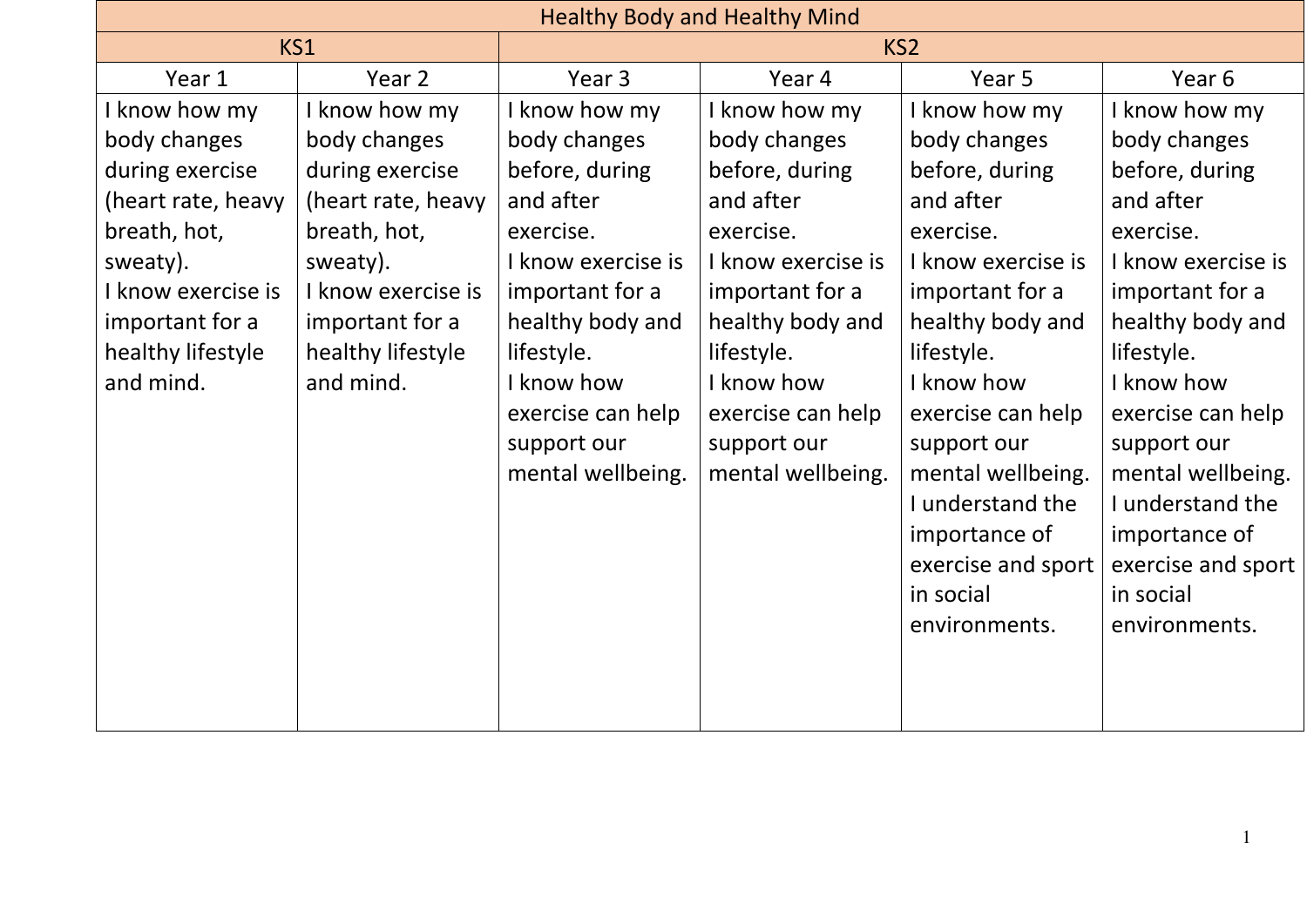| <b>Games Understanding</b> |                     |                     |                     |                     |                     |  |  |
|----------------------------|---------------------|---------------------|---------------------|---------------------|---------------------|--|--|
|                            | KS1                 |                     | KS <sub>2</sub>     |                     |                     |  |  |
| Year 1                     | Year 2              | Year <sub>3</sub>   | Year 4              | Year 5              | Year 6              |  |  |
| I can apply basic          | I can apply basic   | I can apply basic   | I can apply basic   | I can apply         | I can apply         |  |  |
| movements in a             | movements in a      | movements in a      | movements in a      | movements in a      | movements in a      |  |  |
| range of                   | range of activities | range of activities | range of activities | range of activities | range of activities |  |  |
| activities.                | with control.       | with great          | with great          | with great          | with great          |  |  |
| I can work                 | I can engage in     | control.            | control.            | control.            | control.            |  |  |
| individually and           | competitive         | I can engage in     | I can engage in     | I can engage in     | I can engage in     |  |  |
| with others.               | physical            | competitive         | competitive         | competitive         | competitive         |  |  |
| I can engage in            | activities (both    | physical            | physical            | physical            | physical            |  |  |
| cooperative                | against self and    | activities (both    | activities (both    | activities (both    | activities (both    |  |  |
| physical activities.       | against others)     | against self and    | against self and    | against self and    | against self and    |  |  |
| I can engage in            | I can participate   | against others)     | against others)     | against others)     | against others)     |  |  |
| competitive                | in team games       | I can play games    | I can play games    | I can show a good   | I can show a good   |  |  |
| physical                   | I can start to      | with basic rules.   | with basic rules.   | understanding of    | understanding of    |  |  |
| activities (both           | develop simple      | I can apply these   | I can apply these   | a variety of        | a variety of        |  |  |
| against self and           | tactics for         | rules in a range of | rules in a range of | games.              | games.              |  |  |
| against others)            | attacking and       | situations.         | situations.         | I can adapt the     | I can adapt the     |  |  |
| I can participate          | defending.          | I can develop       | I can develop       | rules of a game     | rules of a game     |  |  |
| in team games.             |                     | simple tactics for  | simple tactics for  | for an intended     | for an intended     |  |  |
|                            |                     |                     |                     | purpose.            | purpose.            |  |  |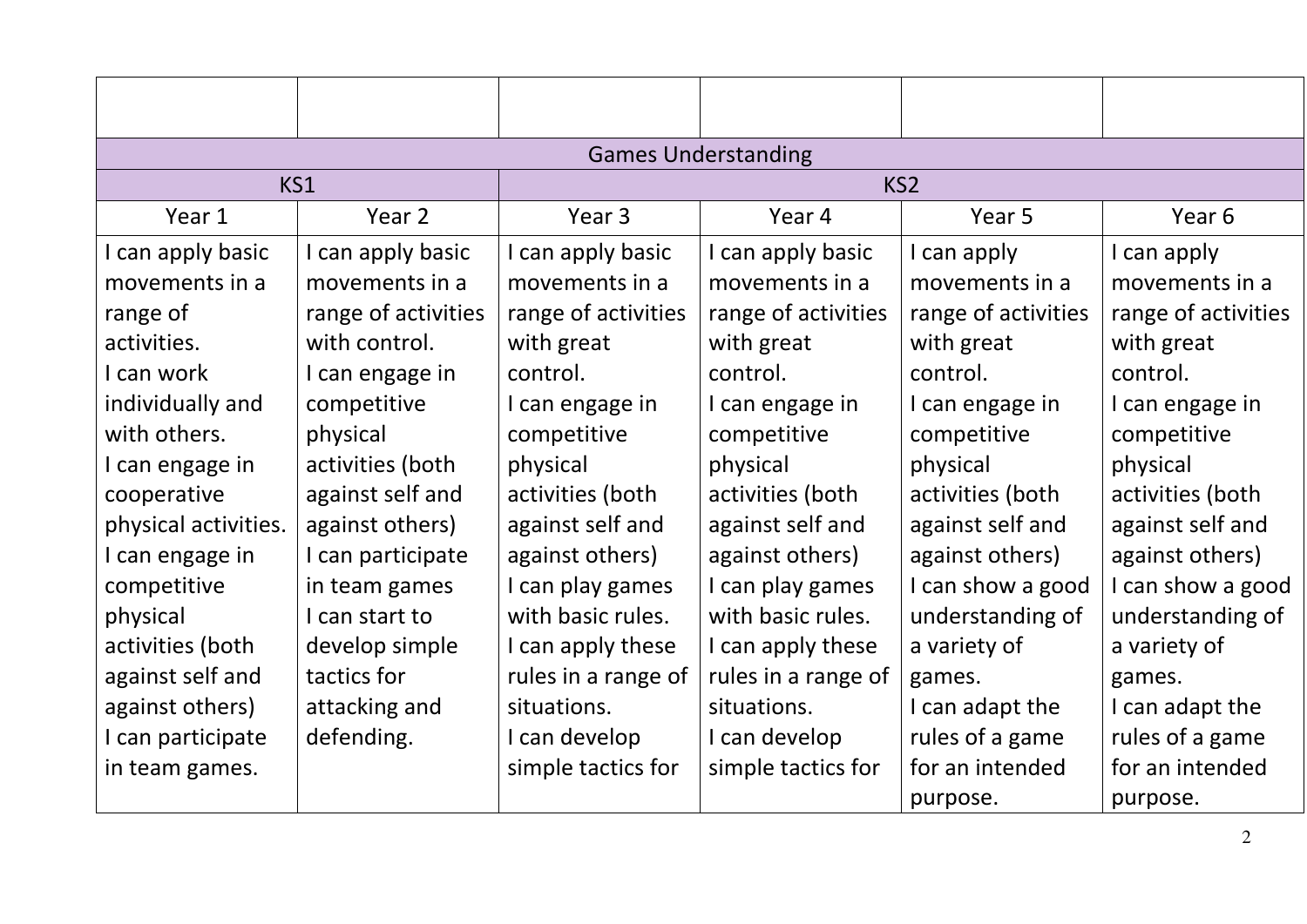| I can understand  | I can reflect on   | attacking and      | attacking and      | I can implement    | I can implement    |
|-------------------|--------------------|--------------------|--------------------|--------------------|--------------------|
| how to use        | and develop skills | defending.         | defending.         | tactics for        | tactics for        |
| equipment safely. | to improve.        | I can identify     | I can identify     | attacking and      | attacking and      |
|                   | I can understand   | when they are      | when they are      | defending to       | defending to       |
|                   | how to use         | successful and     | successful and     | improve my         | improve my         |
|                   | equipment safely.  | the next steps in  | the next steps in  | chances of         | chances of         |
|                   |                    | my learning.       | my learning.       | success.           | success.           |
|                   |                    | I can identify the | I can identify the | I can assess my    | I can assess my    |
|                   |                    | spirit of games    | spirit of games    | own performance    | own performance    |
|                   |                    | values             | values             | and the            | and the            |
|                   |                    | (teamwork,         | (teamwork,         | performance of     | performance of     |
|                   |                    | respect, honesty,  | respect, honesty,  | others to identify | others to identify |
|                   |                    | determination,     | determination,     | areas for          | areas for          |
|                   |                    | passion and self-  | passion and self-  | development.       | development.       |
|                   |                    | belief).           | belief).           | I can consistently | I can consistently |
|                   |                    | I can give         | I can give         | demonstrate the    | demonstrate the    |
|                   |                    | examples of when   | examples of when   | spirit of games    | spirit of games    |
|                   |                    | they could         | they could         | values             | values             |
|                   |                    | demonstrate        | demonstrate        | (teamwork,         | (teamwork,         |
|                   |                    | them during a      | them during a      | respect, honesty,  | respect, honesty,  |
|                   |                    | game situation.    | game situation.    | determination,     | determination,     |
|                   |                    | I can understand   | I can understand   | passion and self-  | passion and self-  |
|                   |                    | how to use         | how to use         | belief).           | belief).           |
|                   |                    | equipment safely.  | equipment safely.  |                    |                    |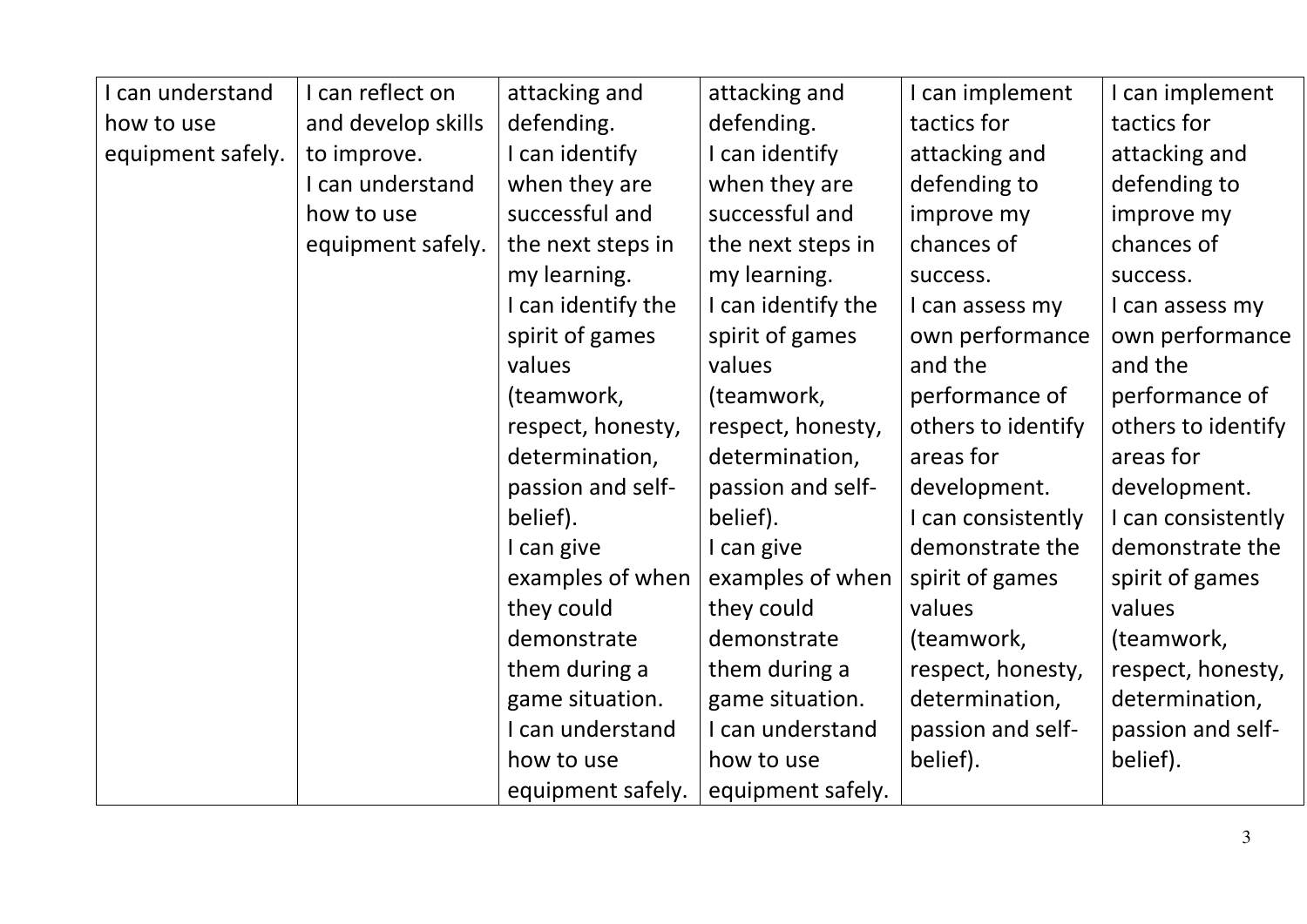|  |  | I can understand<br>how to use<br>equipment safely | I can understand<br>how to use<br>equipment safely |
|--|--|----------------------------------------------------|----------------------------------------------------|
|  |  |                                                    |                                                    |
|  |  |                                                    |                                                    |
|  |  |                                                    |                                                    |

| <b>Invasion Games</b> |                        |                     |                 |                      |                    |  |
|-----------------------|------------------------|---------------------|-----------------|----------------------|--------------------|--|
|                       | KS1                    |                     | KS <sub>2</sub> |                      |                    |  |
| Year 1                | Year 2                 | Year 3              | Year 4          | Year 5               | Year 6             |  |
| I can confidently     | I can improve the      | I can develop basic | can pass,       | can understand       | I can pass,        |  |
| keep themselves       | way they               | tactics in simple   | receive and     | there are            | receive and shoot  |  |
| safe in the space     | coordinate and         | team games and      | shoot the ball  | different skills for | the ball with      |  |
| in which an           | control their bodies   | use them            | with increasing | different            | increasing control |  |
| activity/game is      | in various activities. | appropriately.      | control.        | situations and       | under pressure.    |  |
| being played.         | I can remember,        | I can move with a   | can work as     | begin to use         | I can select the   |  |
|                       | repeat and link        | ball towards goals  | part of a team  | these.               | appropriate        |  |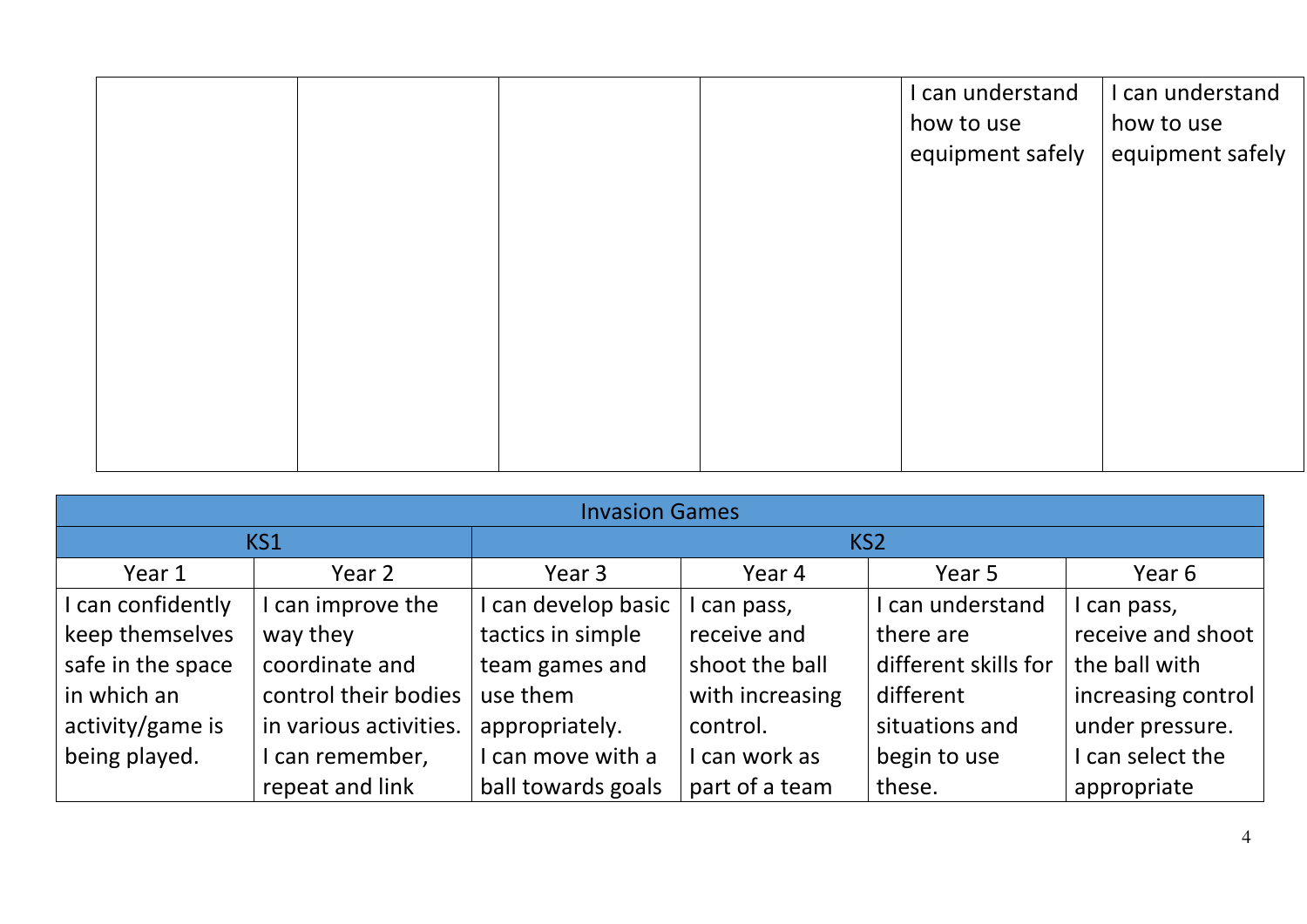| can explore and     | combinations of      | with increasing    | to keep           | I can move into    | action for the    |
|---------------------|----------------------|--------------------|-------------------|--------------------|-------------------|
| use skills, actions | skills where         | control.           | possession and    | space to help a    | situation.        |
| and                 | necessary.           | I can understand   | score goals       | team.              | I can create and  |
| ideas individually  | I can develop basic  | their role         | when attacking.   | I can play in a    | use a variety of  |
| and in              | tactics in simple    | as an attacker and | I can defend one  | range of positions | tactics to help a |
| combination         | team games and       | as                 | on one and        | and know how to    | team.             |
| to suit the game    | use them             | a defender         | know when and     | contribute when    | I can create and  |
| that is being       | appropriately.       | I can move into    | how to win the    | attacking and      | use space to help |
| played.             | I can choose use     | space to help      | ball.             | defending.         | a team.           |
| I can show ability  | and vary simple      | support a team.    | I can use simple  | I can pass,        | I can select and  |
| to work with a      | tactics.             | I can defend an    | tactics to help a | receive and shoot  | apply different   |
| partner in          | I can catch and      | opponent           | team score or     | the ball with      | movement skills   |
| throwing and        | control a ball in    | and try to win the | gain possession.  | some control       | to lose a         |
| catching games.     | movement working     | ball               |                   | under pressure.    | defender.         |
| can choose and      | with a partner or in |                    |                   |                    | I can use         |
| use skills          | a small group.       |                    |                   |                    | marking, and/or   |
| effectively for     | I can take part in   |                    |                   |                    | interception to   |
| particular games:   | games where there    |                    |                   |                    | improve           |
| -I can throw a ball | is an opposition.    |                    |                   |                    | defending.        |
| accurately to a     | I can decide where   |                    |                   |                    |                   |
| target using        | to stand during a    |                    |                   |                    |                   |
| increasing          | team game, to        |                    |                   |                    |                   |
| control.            | support the game.    |                    |                   |                    |                   |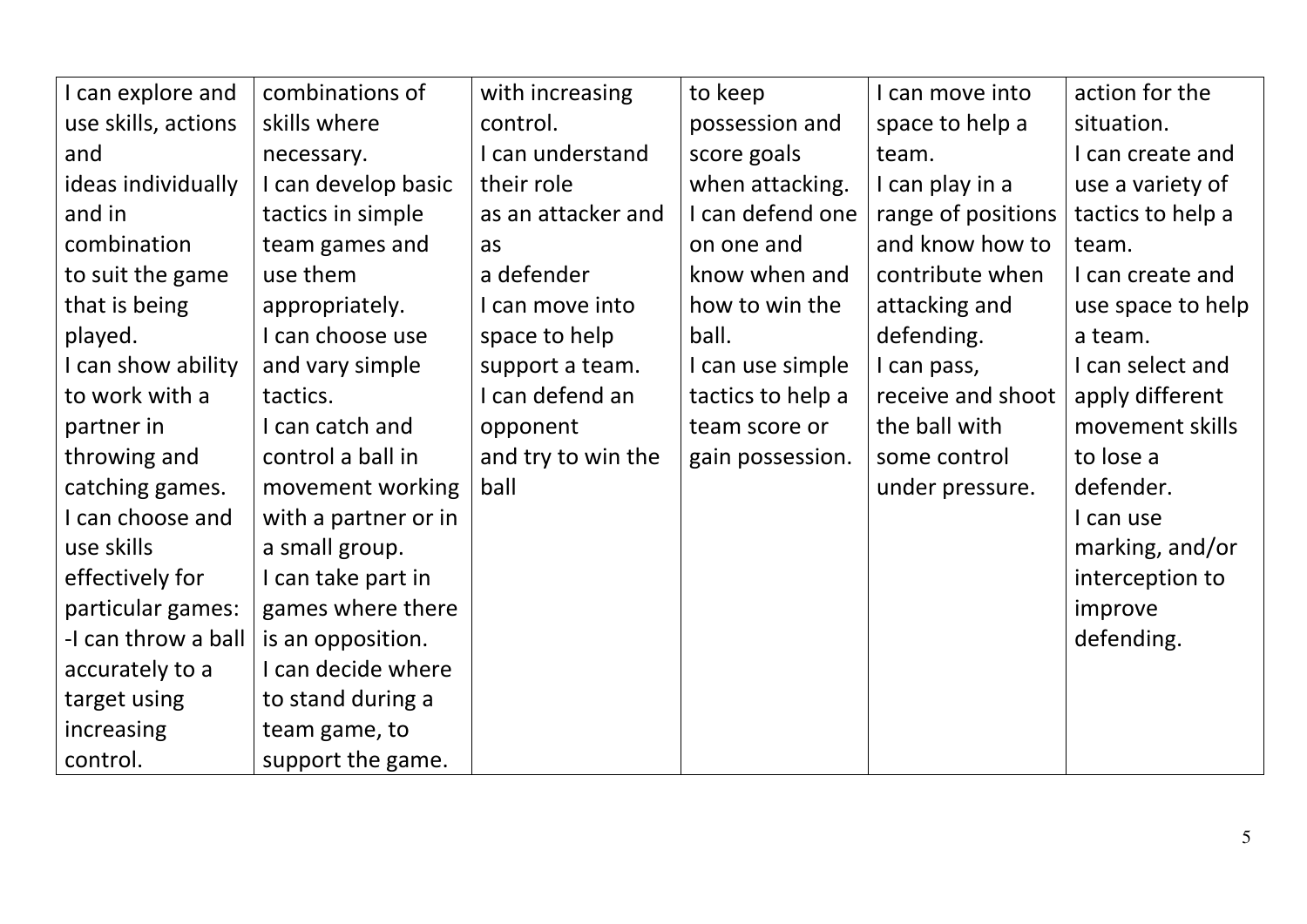| -I can explore  | can begin to lead    |
|-----------------|----------------------|
| throwing and    | others in a simple   |
| catching in     | team game.           |
| different ways. | can pass and stop    |
| -I can explore  | a ball to a team     |
| kicking in      | mate accurately.     |
| different ways  | can understand       |
| with increasing | how to intercept a   |
| control.        | moving ball.         |
|                 | can understand       |
|                 | role of attacker and |
|                 | defender.            |

| Net and Wall Games |     |  |  |
|--------------------|-----|--|--|
| 47 C Z             | ◝◡▵ |  |  |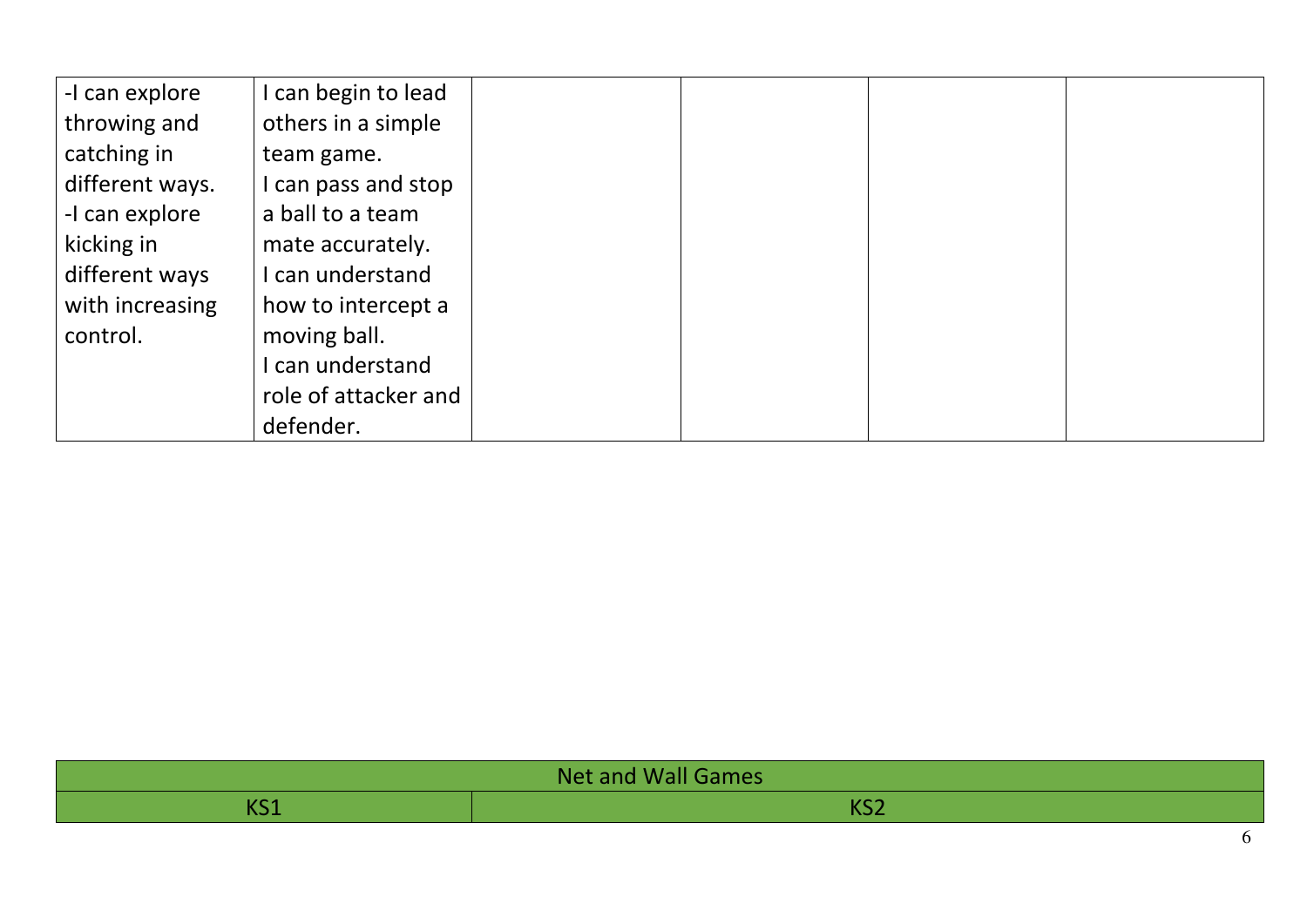| Year 1              | Year 2                 | Year 3              | Year 4             | Year 5              | Year 6             |
|---------------------|------------------------|---------------------|--------------------|---------------------|--------------------|
| can confidently     | I can improve the      | I can return a ball | I can play         | I can develop       | I can use a wider  |
| keep themselves     | way they               | to a partner.       | continuous         | wider range of      | range of skills in |
| safe in the space   | coordinate and         | I can use basic     | games.             | skills and begin to | game situations.   |
| in which an         | control their bodies   | racket skills.      | I can use a range  | use these under     | I can play         |
| activity/game is    | in various activities. | I can play a range  | of basic racket    | some pressure.      | cooperatively      |
| being played.       | I can remember,        | of basic shots.     | skills and variety | I can select and    | with a partner $/$ |
| I can explore and   | repeat and link        | I can move quickly  | of shots in        | apply preferred     | in a team.         |
| use skills, actions | combinations of        | around the court    | different areas    | skills with         | I can              |
| and ideas           | skills where           | using a variety of  | of the court.      | increasing          | demonstrate        |
| individually and    | necessary.             | movement            | I can              | consistency.        | good decision      |
| in combination      | I can develop basic    | patterns.           | demonstrate        | I can understand    | making when        |
| to suit the game    | tactics in simple      |                     | good footwork      | the need for        | making shots       |
| that is being       | team games and         |                     | on the court.      | tactics and make    | within a game.     |
| played.             | use them               |                     | I can return to    | decisions about     | I can identify and |
| I can show ability  | appropriately.         |                     | the ready          | when best to use    | use a variety of   |
| to work with a      | I can choose use       |                     | position to        | them.               | tactics.           |
| partner in          | and vary simple        |                     | defend my own      | I can play          |                    |
| throwing and        | tactics.               |                     | court.             | cooperatively       |                    |
| catching games. .   | I can catch and        |                     |                    | with a partner.     |                    |
| I can hit a ball    | control a ball in      |                     |                    | I can               |                    |
| with control        | movement working       |                     |                    | demonstrate         |                    |
| using an            | with a partner or in   |                     |                    | good footwork to    |                    |
|                     | a small group.         |                     |                    | cover a court       |                    |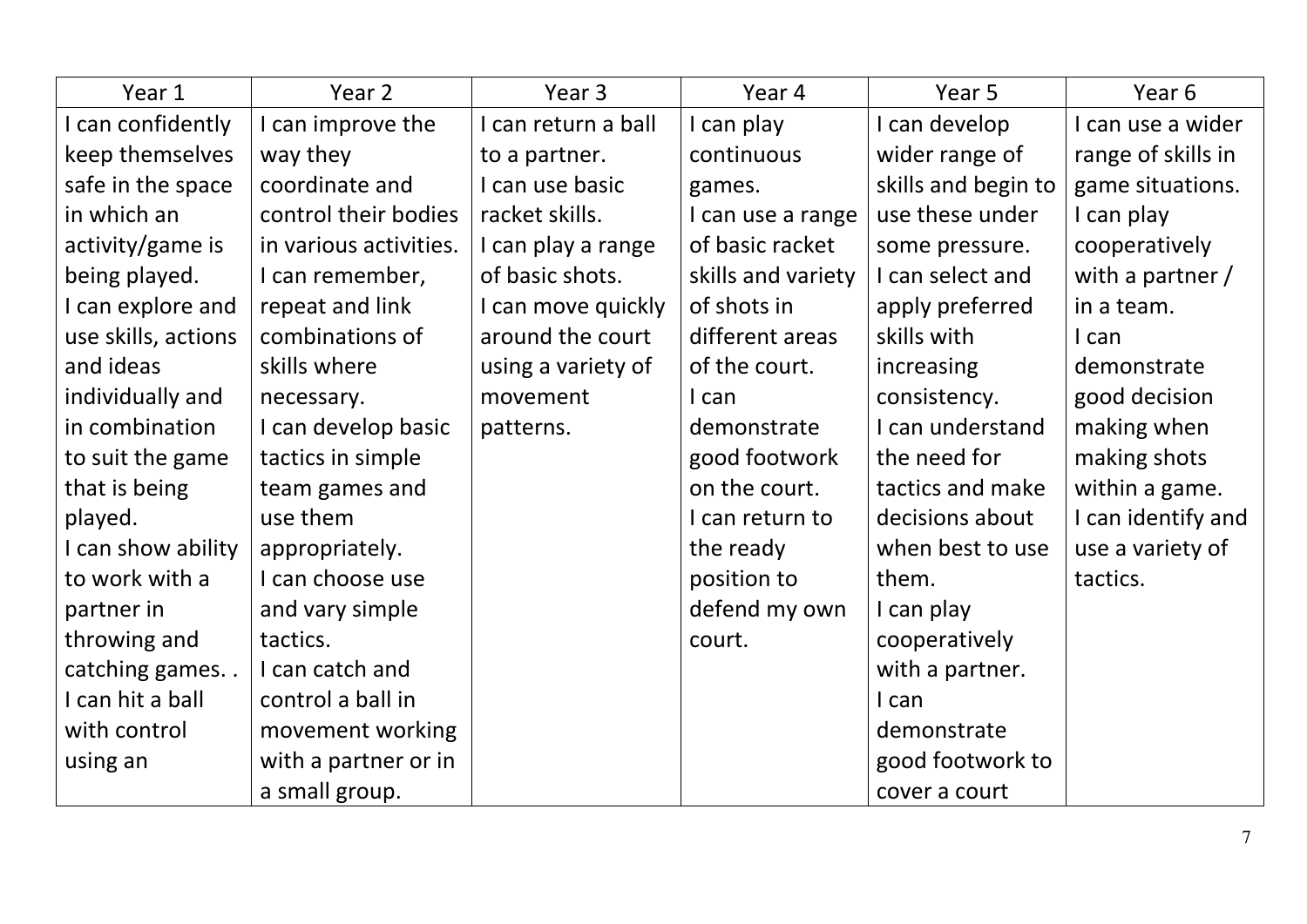| appropriate | I can take part in  | space in a game |  |
|-------------|---------------------|-----------------|--|
| object.     | games where there   | situation.      |  |
|             | is an opposition.   |                 |  |
|             | I can decide where  |                 |  |
|             | to stand during a   |                 |  |
|             | team game, to       |                 |  |
|             | support the game.   |                 |  |
|             | I can begin to lead |                 |  |
|             | others in a simple  |                 |  |
|             | team game.          |                 |  |
|             | I can develop hand  |                 |  |
|             | eye co-ordination   |                 |  |
|             | to be able to       |                 |  |
|             | receive and send    |                 |  |
|             | balls using         |                 |  |
|             | equipment if        |                 |  |
|             | appropriate.        |                 |  |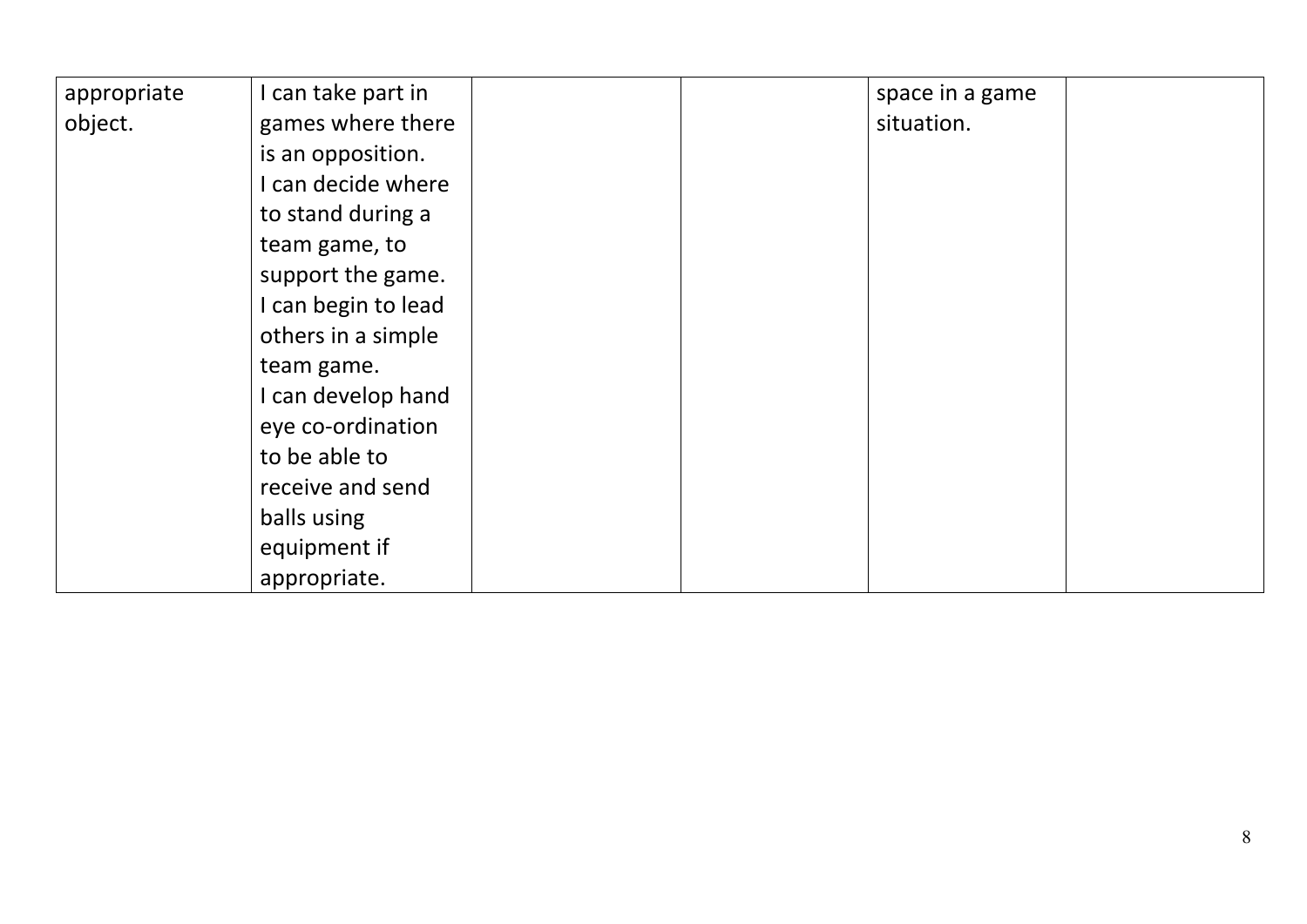| <b>Striking and Fielding Games</b> |                        |                   |                   |                     |                   |  |
|------------------------------------|------------------------|-------------------|-------------------|---------------------|-------------------|--|
|                                    | KS <sub>1</sub>        |                   | KS <sub>2</sub>   |                     |                   |  |
| Year 1                             | Year 2                 | Year 3            | Year 4            | Year 5              | Year 6            |  |
| I can confidently                  | I can improve the      | I can use overarm | I can use         | I can sometimes     | I can strike a    |  |
| keep myself safe                   | way they               | and underarm      | overarm and       | strike a bowled     | bowled ball with  |  |
| in the space in                    | coordinate and         | throwing and      | underarm          | ball.               | increasing        |  |
| which an                           | control their bodies   | catching skills.  | throwing and      | I can begin to      | consistency.      |  |
| activity/game is                   | in various activities. | I can begin to    | catching skills   | develop a wider     | I can use some    |  |
| being played.                      | I can remember,        | strike a bowled   | with increasing   | range of skills and | tactics in the    |  |
| I can explore and                  | repeat and link        | ball after a      | accuracy.         | use these under     | game as a batter, |  |
| use skills, actions                | combinations of        | bounce.           | I can strike a    | some pressure.      | bowler and        |  |
| and                                | skills where           | I can bowl a ball | bowl and ball     | I can use tactics   | fielder.          |  |
| Ideas individually                 | necessary.             | towards a target. | after a bounce.   | effectively in a    | I can select the  |  |
| and in                             | I can develop basic    | I can develop an  | I can bowl a ball | competitive         | appropriate       |  |
| combination to                     | tactics in simple      | understanding of  | with some         | situation.          | action for the    |  |
| suit the game                      | team games and         | tactics and begin | accuracy, and     |                     | situation.        |  |
| that is being                      | use them               | to use them in    | consistency.      |                     |                   |  |
| played.                            | appropriately.         | game situations.  |                   |                     |                   |  |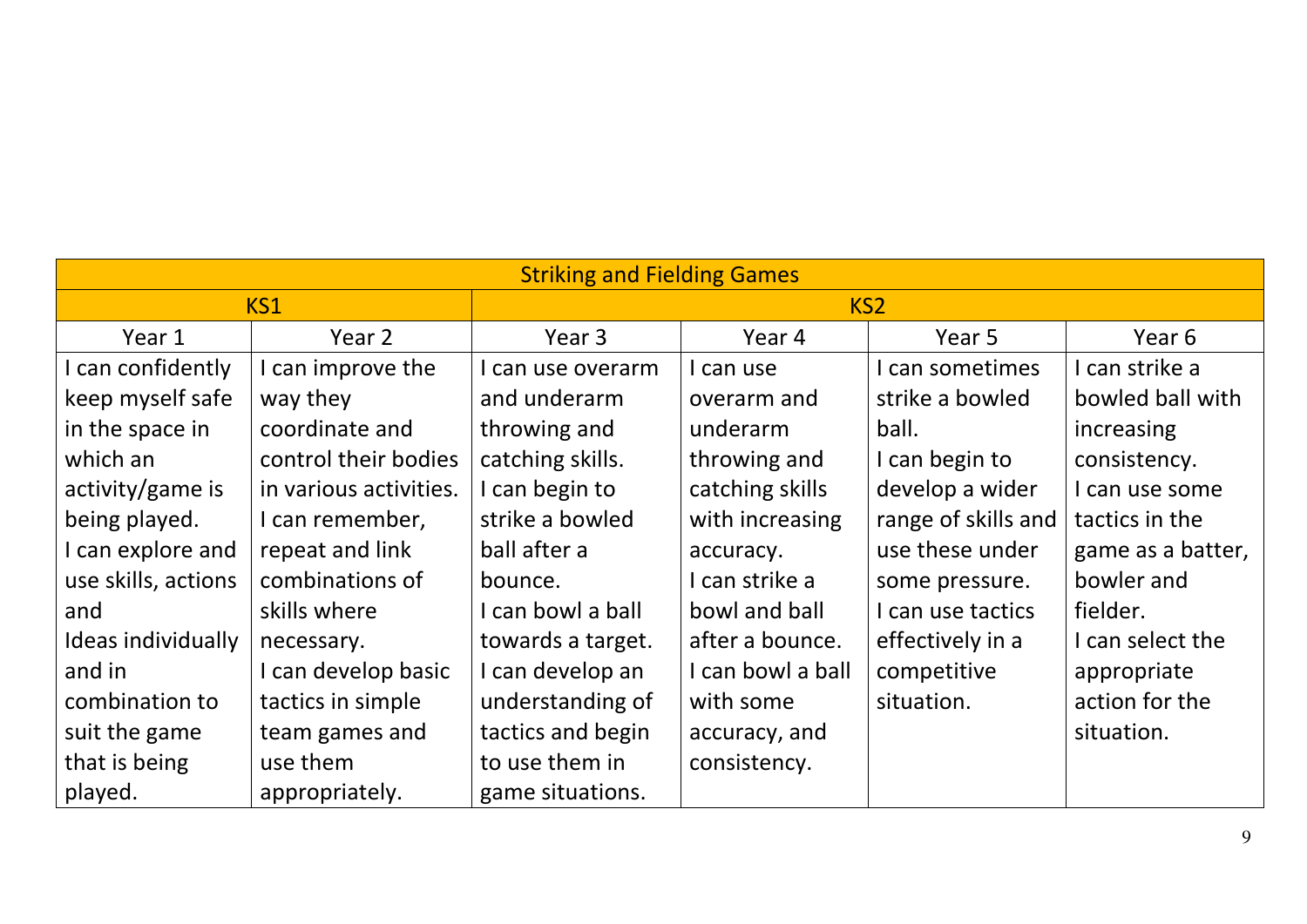| I can show ability | I can choose use     | I can choose and |  |
|--------------------|----------------------|------------------|--|
| to work with a     | and vary simple      | use simple       |  |
| partner in         | tactics.             | tactics for      |  |
| throwing and       | I can catch and      | different        |  |
| catching games.    | control a ball in    | situations.      |  |
| I can choose and   | movement working     |                  |  |
| use skills         | with a partner or in |                  |  |
| effectively for    | a small group.       |                  |  |
| Particular games:  | I can take part in   |                  |  |
| -Throw a ball      | games where there    |                  |  |
| accurately         | is an opposition.    |                  |  |
| underarm to a      | I can decide where   |                  |  |
| target using       | to stand during a    |                  |  |
| increasing         | team game, to        |                  |  |
| control.           | support the game.    |                  |  |
| -Show increasing   | I can begin to lead  |                  |  |
| control when       | others in a simple   |                  |  |
| rolling an object, | team game.           |                  |  |
| using a            | I can hit a ball     |                  |  |
| technique.         | accurately using a   |                  |  |
| -Hit a ball with   | piece of equipment.  |                  |  |
| control using an   |                      |                  |  |
| appropriate        |                      |                  |  |
| object.            |                      |                  |  |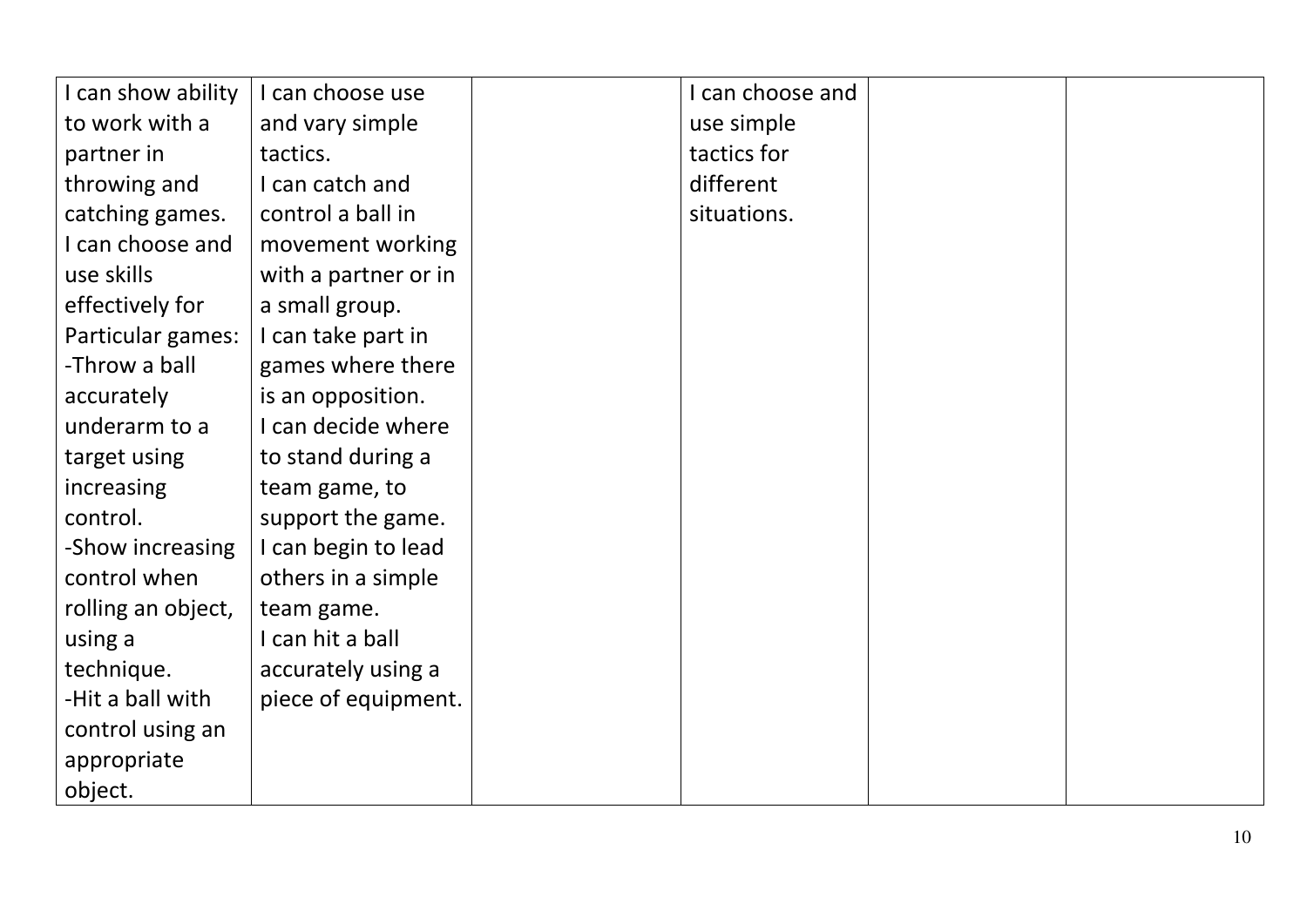| I can explore   |  |  |  |
|-----------------|--|--|--|
| throwing and    |  |  |  |
| catching in     |  |  |  |
| different ways. |  |  |  |

| <b>Athletics</b> |                 |                  |                            |                  |                |  |
|------------------|-----------------|------------------|----------------------------|------------------|----------------|--|
| KS1              |                 | KS <sub>2</sub>  |                            |                  |                |  |
| Year 1           | Year 2          | Year 3           | Year 5<br>Year 6<br>Year 4 |                  |                |  |
| can remember,    | I can remember, | can run at fast, | I can                      | I can choose the | can select and |  |
| repeat and link  | repeat and link | medium and slow  | demonstrate the            | best pace for a  | apply the best |  |
| combinations of  | combinations of | speeds.          | difference                 | running event.   | pace for a     |  |
| actions.         | actions.        |                  | between                    |                  | running event. |  |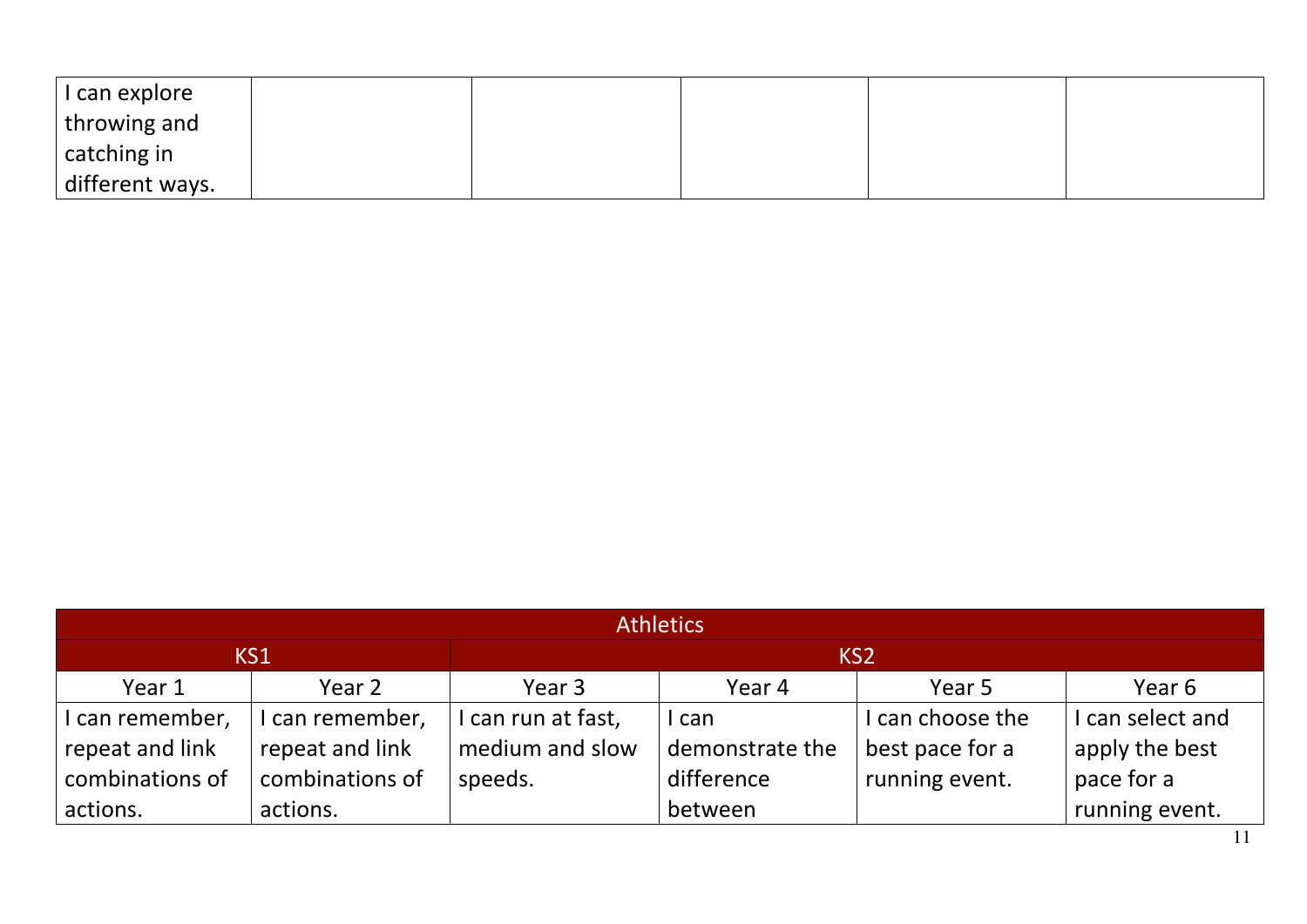| I can use their   | I can use their    | I can use different  | sprinting and      | I can perform a     | I can exchange a   |
|-------------------|--------------------|----------------------|--------------------|---------------------|--------------------|
| bodies and a      | bodies and a       | take off and         | running over       | range of jumps      | baton with         |
| variety of        | variety of         | landings when        | varying distances. | showing some        | success.           |
| equipment with    | equipment with     | jumping.             | I can              | technique.          | I can perform      |
| greater control   | greater control    | I can develop        | demonstrate        | I can show control  | jumps for height   |
| and co-           | and co-            | jumping for          | different          | at take-off in      | and distance       |
| ordination.       | ordination.        | distance and         | throwing           | jumping activities. | using good         |
| I can develop the | I can develop the  | height.              | techniques.        | I can show          | technique.         |
| following skills  | following skills   | I can take part in a | I can jump for     | accuracy and good   | I can show         |
| with increasing   | with increasing    | relay activity,      | distance and       | technique when      | accuracy and       |
| accuracy and      | accuracy and       | remembering          | height with        | throwing for        | good technique     |
| velocity:         | velocity:          | when to run and      | control and        | distance.           | when throwing      |
| -Explore and      | -Explore and       | what to do.          | balance.           | I can understand    | for distance.      |
| throw a variety   | throw a variety of | I can throw a        | I can throw with   | how stamina and     | I can lead a small |
| of objects with   | objects with one   | variety of objects,  | some accuracy      | power help people   | group through a    |
| one hand.         | hand.              | changing my          | and power into a   | to perform well in  | short warm-up      |
| -Jump from a      | -Jump from a       | action for accuracy  | target area.       | different athletic  | routine.           |
| stationary        | stationary         | and distance.        |                    | activities.         |                    |
| position with     | position with      | I can record my      |                    | I can lead a        |                    |
| control.          | control.           | distances,           |                    | partner through     |                    |
| -Change speed     | -Change speed      | numbers and          |                    | short warm-up       |                    |
| and direction     | and direction      | times.               |                    | routines.           |                    |
| whilst running.   | whilst running.    |                      |                    |                     |                    |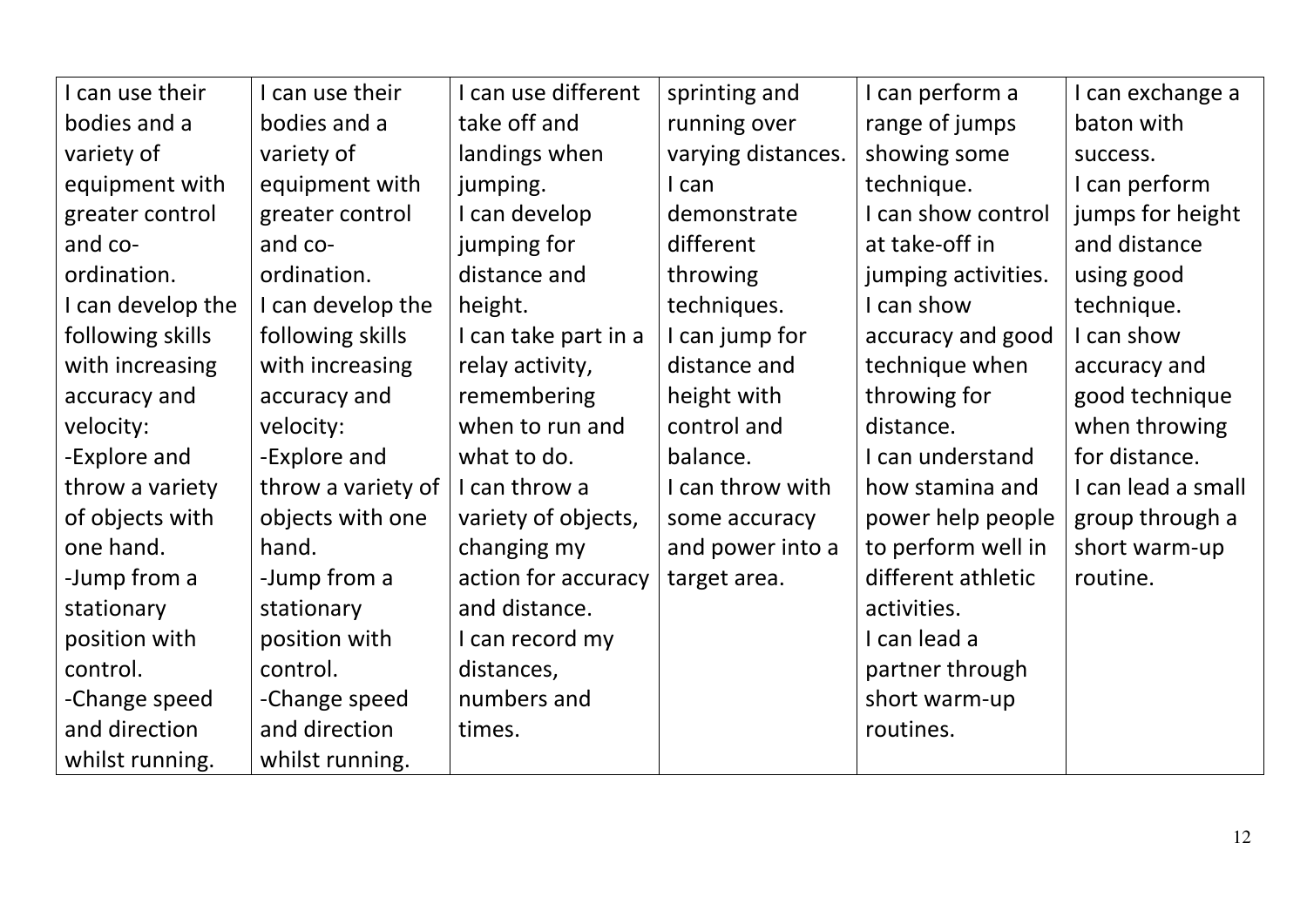| <b>Dance</b>     |                   |                      |                    |                     |                    |
|------------------|-------------------|----------------------|--------------------|---------------------|--------------------|
|                  | KS1               |                      | KS2                |                     |                    |
| Year 1           | Year 2            | Year 3               | Year 4             | Year 5              | Year 6             |
| I can explore    | I can explore,    | I can create dance   | I can respond      | I can adapt and     | I can work         |
| movement ideas   | remember,         | phrases that         | imaginatively to a | refine actions,     | creatively and     |
| and respond      | repeat and link a | communicate          | range of stimuli   | dynamics and        | imaginatively      |
| imaginatively to | range of actions  | ideas.               | related to         | relationships in a  | individually, with |
| a range of       | with              | I can create dance   | character and      | dance.              | a partner and in a |
| stimuli.         | coordination,     | phrases with a       | narrative.         | I can perform       | group to           |
| I can move       | control and       | partner and in a     | I can use simple   | different styles of | choreograph        |
| confidently and  | awareness of the  | small group using    | motifs and         | dance clearly and   | motifs and         |
| safely in my own | expressive        | canon and unison.    | movement           | fluently.           | structure simple   |
| general space    | qualities of      | I can repeat,        | patterns to        | I can recognise     | dances.            |
| using changes of | dance.            | remember and         | structure dance    | and comment on      | I can adapt and    |
| speed level and  | I can explore the | perform these        | phrases on my      | dances, showing     | refine actions,    |
| direction.       | change of         | phrases in a         | own, with a        | an understanding    | dynamics and       |
| I can compose    | rhythm, speed,    | dance.               | partner and in a   | of style.           | relationships to   |
| and link         | level and         | I can use dynamic    | group.             | I can suggest ways  | improve a dance.   |
| movements to     | direction.        | and expressive       | I can use          | to improve their    | I can              |
| make simple      | I can compose     | qualities in         | formation, canon   | own and other       | choreograph a      |
| beginnings,      | and perform       | relation to an idea. | and unison to      | people's work.      | dance using        |
| middles and      | short dances that | I can use counts to  | develop a dance.   |                     | props.             |
| ends.            | express and       | keep in time with    | I can refine,      |                     |                    |
|                  | communicate       |                      | repeat and         |                     |                    |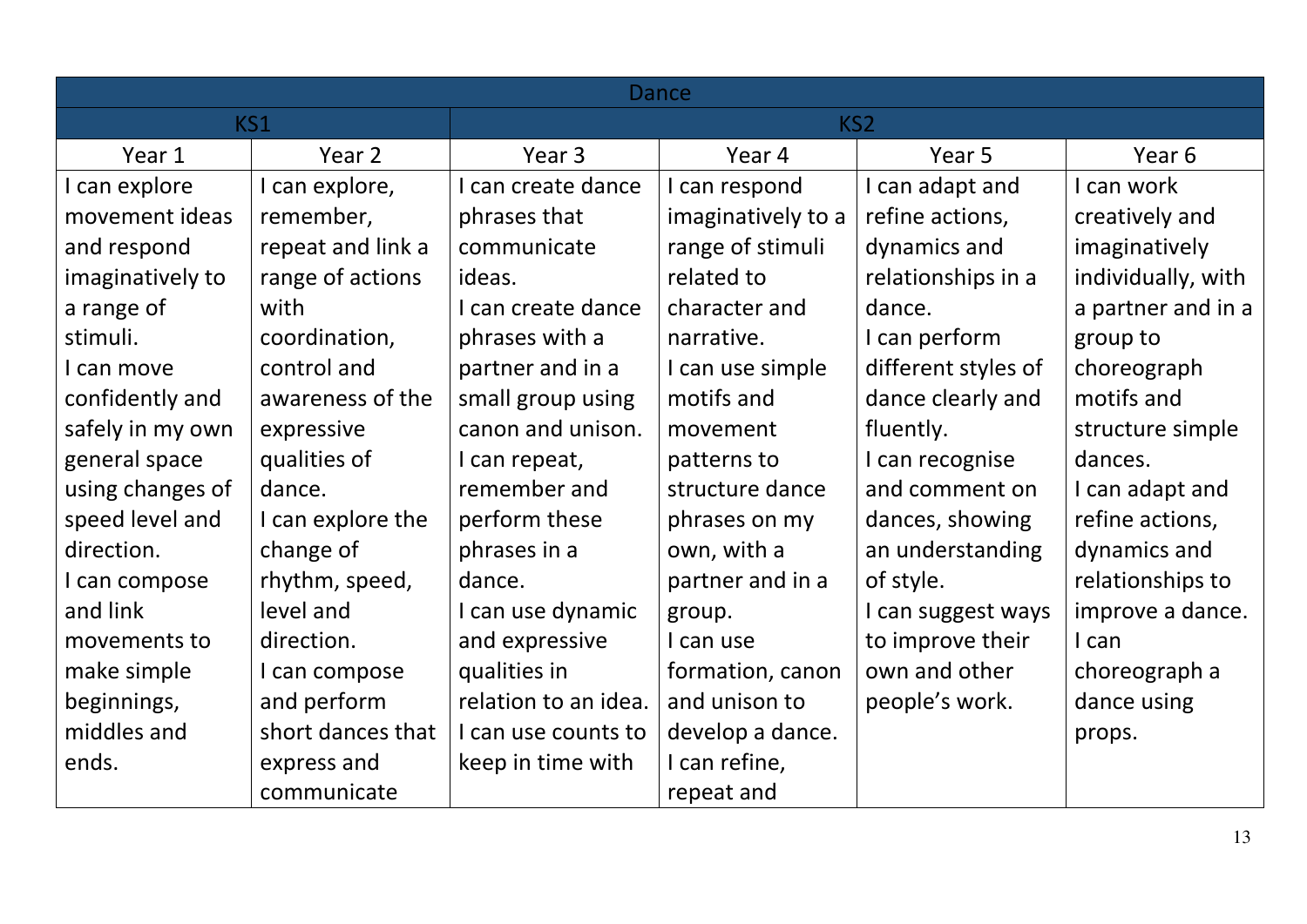| I can perform    | moods, ideas and  | a group and the     | remember dance    | I can perform     |
|------------------|-------------------|---------------------|-------------------|-------------------|
| movement         | feelings choosing | music.              | phrases and       | dances fluently   |
| phrases using a  | and varying       | I can recognise     | dances.           | and with control. |
| range of body    | simple            | and talk about the  | I can perform     | I can use         |
| actions and body | compositional     | movements used      | dances clearly    | appropriate       |
| parts.           | ideas.            | and the expressive  | and fluently.     | language to       |
|                  |                   | qualities of dance. | I can describe,   | evaluate and      |
|                  |                   |                     | interpret and     | refine their own  |
|                  |                   |                     | evaluate dance,   | and others' work. |
|                  |                   |                     | using appropriate |                   |
|                  |                   |                     | language.         |                   |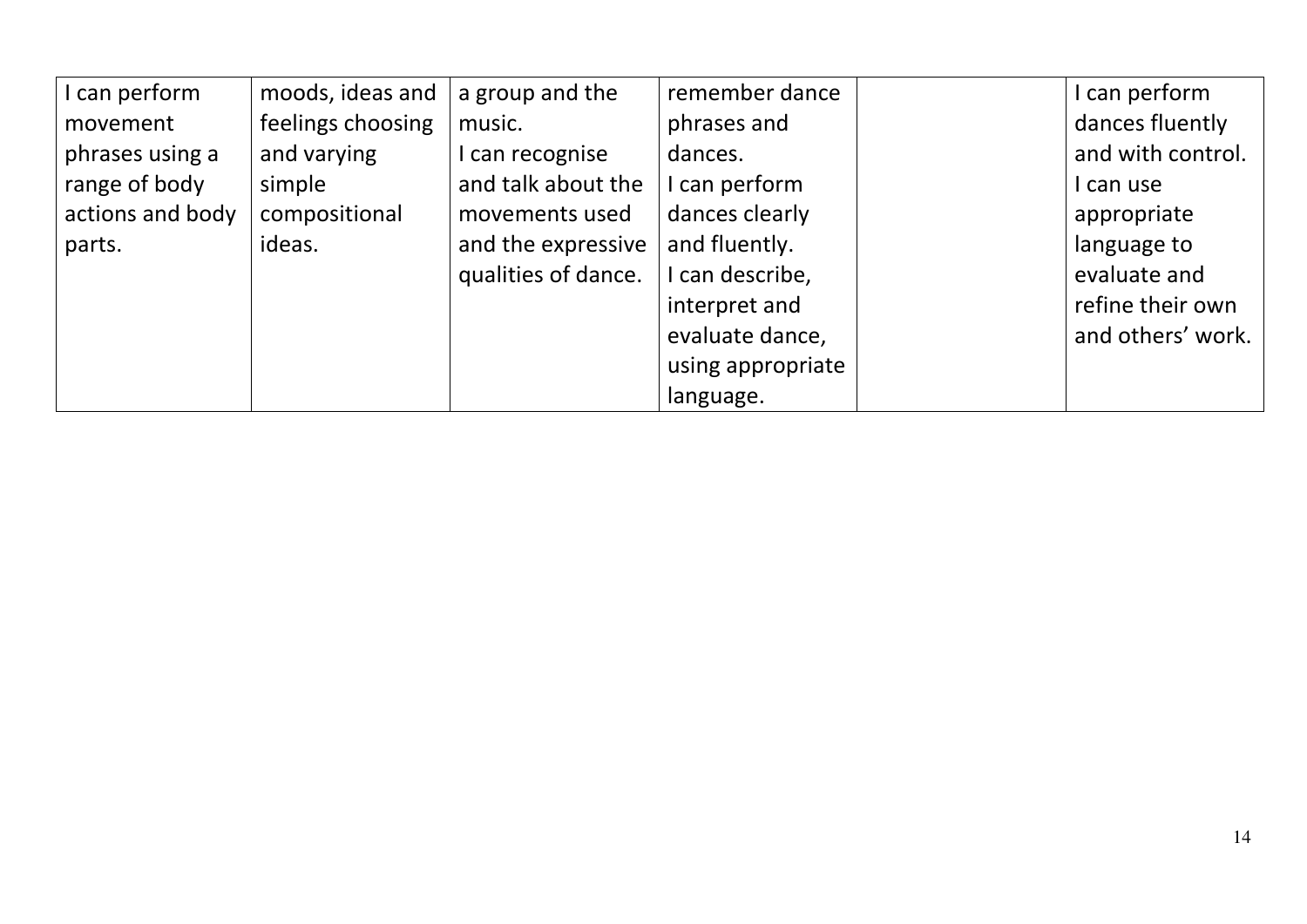| <b>Gymnastics</b> |                   |                     |                   |                   |                    |  |  |
|-------------------|-------------------|---------------------|-------------------|-------------------|--------------------|--|--|
|                   | KS1               |                     | KS <sub>2</sub>   |                   |                    |  |  |
| Year 1            | Year 2            | Year 3              | Year 4            | Year 5            | Year 6             |  |  |
| can explore and   | I can remember,   | I can use a greater | I can safely      | can create and    | I can understand   |  |  |
| perform           | repeat and link   | number of my        | perform balances  | perform           | what counter       |  |  |
| gymnastic         | combinations of   | own ideas for       | individually and  | sequences using   | balance and        |  |  |
| actions           | gymnastic         | movements in        | with a partner.   | apparatus,        | counter tension is |  |  |
| (pencil/straight, | actions, body     | response to a task. | I can plan and    | individually and  | and show           |  |  |
| tuck, star, pike, | shapes and        | I can choose and    | perform           | with a partner.   | examples with a    |  |  |
| dish and arch)    | balances with     | plan sequences of   | sequences with a  | can use set       | partner.           |  |  |
| and still shapes. | control and       | contrasting         | partner that      | criteria to make  | I can combine      |  |  |
| can move          | precisions.       | actions.            | includes a change | simple judgments  | and perform        |  |  |
| confidently and   | I can choose, use | I can complete      | of level and      | about             | gymnastic          |  |  |
| safely in their   | and vary simple   | actions with        | shape.            | performances and  | actions, shapes    |  |  |
| own and general   | compositional     |                     |                   | suggest ways they | and balances       |  |  |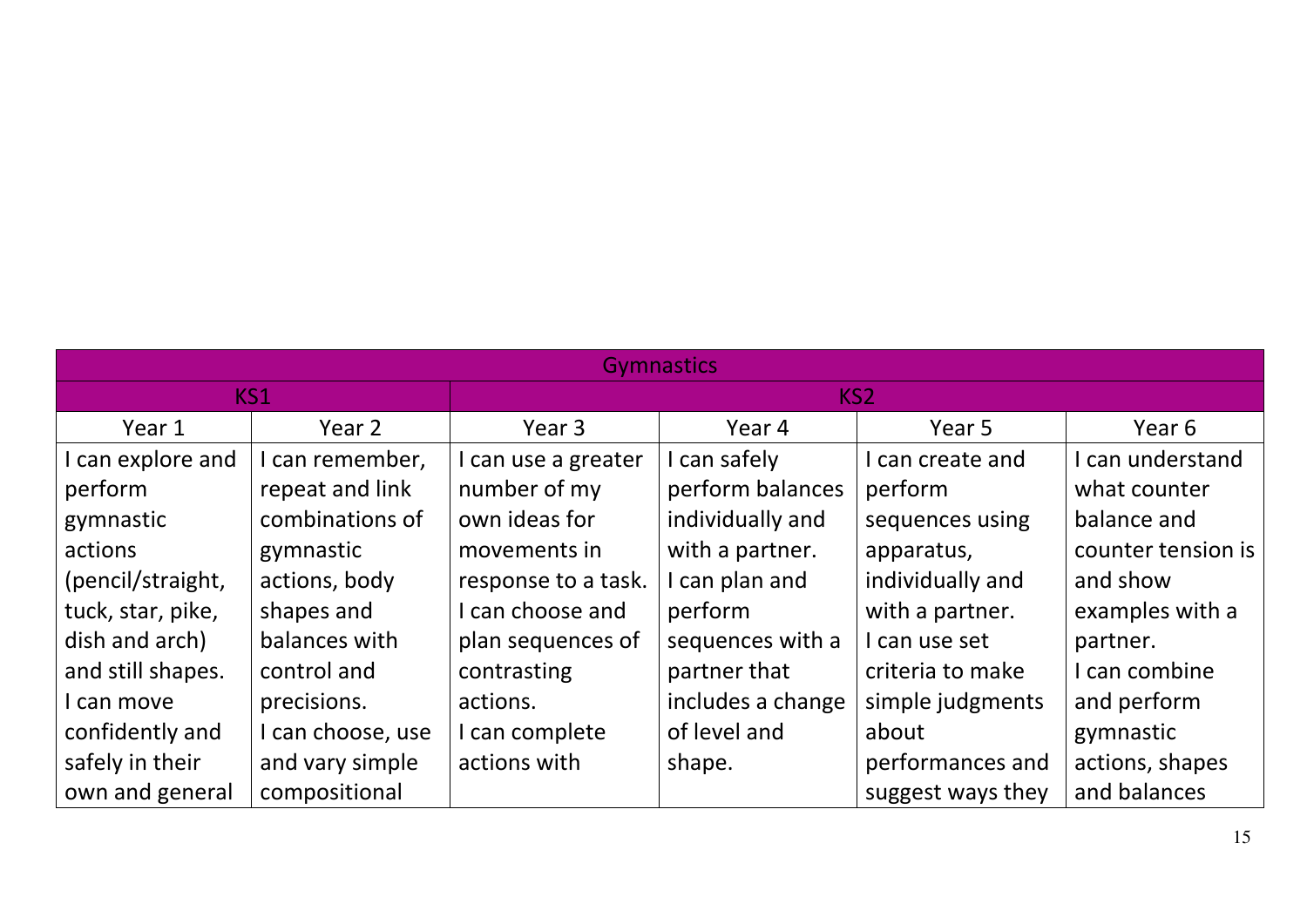| space, using       | ideas in the      | increasing balance | I can understand | could be           | with control and |
|--------------------|-------------------|--------------------|------------------|--------------------|------------------|
| change of speed    | sequence they     | and control.       | how body tension | improved.          | fluency.         |
| and direction.     | create and        | I can move in      | can improve the  | I can use canon    | I can create and |
| I can copy, create | perform, with     | unison with a      | control and      | and                | perform          |
| and link           | moderate          | partner.           | quality of their | synchronisation,   | sequences using  |
| movement           | control.          | I can choose       | movements.       | and matching and   | compositional    |
| phrases with       | I can create      | actions that flow  | I can watch,     | mirroring when     | devices to       |
| beginnings,        | routines which    | well into one      | describe and     | performing with a  | improve the      |
| middles and        | have a clear      | another.           | suggest possible | partner and a      | quality.         |
| ends.              | beginning and     | I can adapt        | improvements to  | group and say how  | I can suggest    |
| I can perform      | ending.           | sequences to suit  | a performance.   | it affects the     | changes and use  |
| movement           | I can work with a | different types of |                  | performance.       | feedback to      |
| phrases using a    | partner sharing   | apparatus.         |                  | I can use strength | improve a        |
| range of body      | ideas and         | I can, with help,  |                  | and flexibility to | sequence.        |
| actions and body   | creating a simple | recognise how      |                  | improve the        |                  |
| parts.             | sequence.         | performances       |                  | quality of a       |                  |
| I can explore      |                   | could be           |                  | performance.       |                  |
| making their       |                   | improved.          |                  |                    |                  |
| body tense,        |                   |                    |                  |                    |                  |
| relaxed,           |                   |                    |                  |                    |                  |
| stretched and      |                   |                    |                  |                    |                  |
| curled.            |                   |                    |                  |                    |                  |
| I can explore      |                   |                    |                  |                    |                  |
| different ways of  |                   |                    |                  |                    |                  |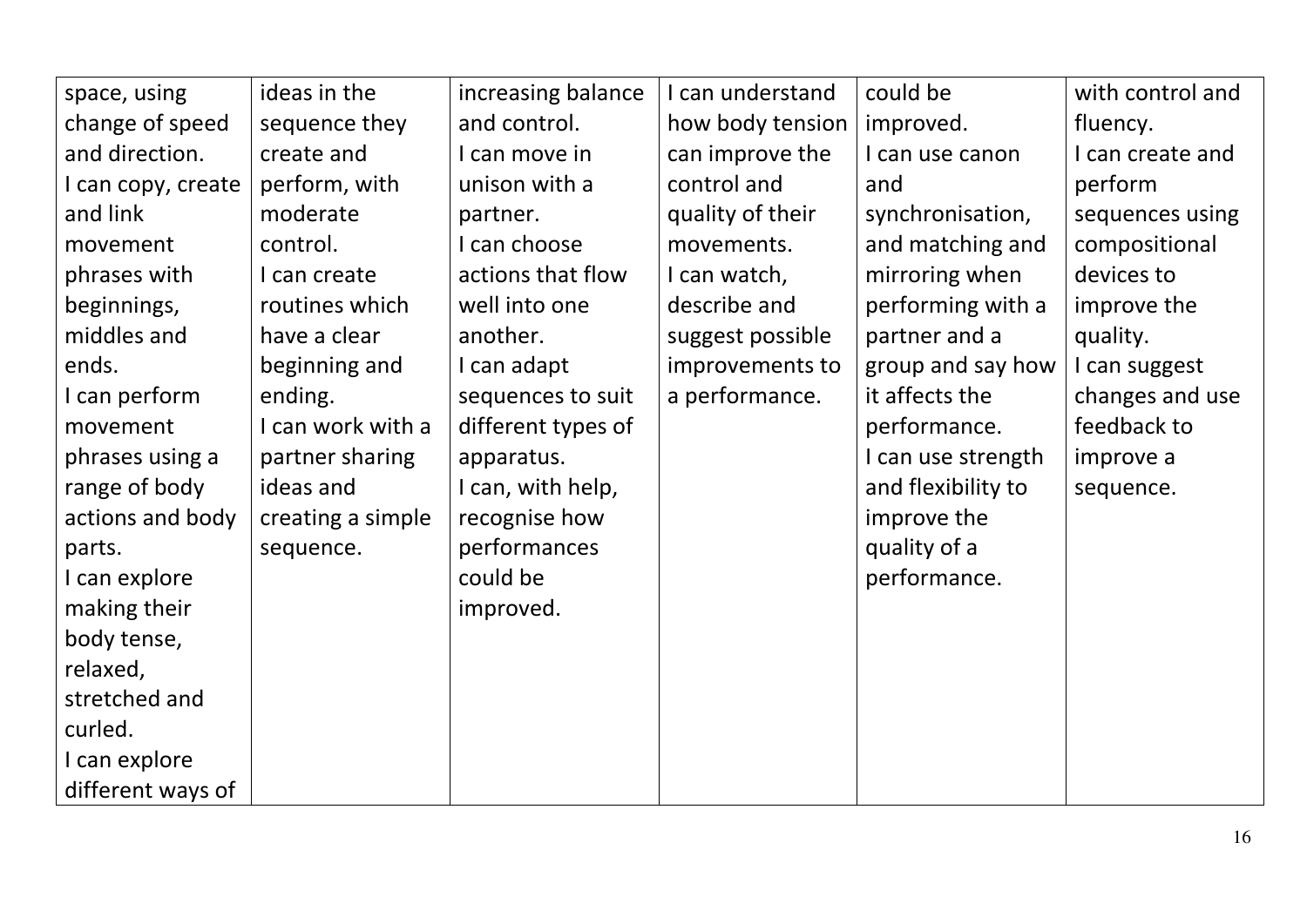| stretching,                 |  |  |  |
|-----------------------------|--|--|--|
| $ $ balancing, rolling, $ $ |  |  |  |
| and travelling.             |  |  |  |

| <b>Outdoor and Adventure</b> |                                                                  |                           |                                |  |  |
|------------------------------|------------------------------------------------------------------|---------------------------|--------------------------------|--|--|
| KS <sub>2</sub>              |                                                                  |                           |                                |  |  |
| Year 3                       | Year 4                                                           | Year 5                    | Year 6                         |  |  |
| I can follow and give        | I can accurately follow and                                      | I can reflect on when and | I can work effectively with a  |  |  |
| instructions.                | give instructions.                                               | how they were successful  | partner and a group.           |  |  |
| I can communicate ideas      | I can work effectively with a $\vert$ at solving challenges, and |                           | I can use critical thinking to |  |  |
| and listen to others.        | partner and a small group.                                       |                           | form ideas.                    |  |  |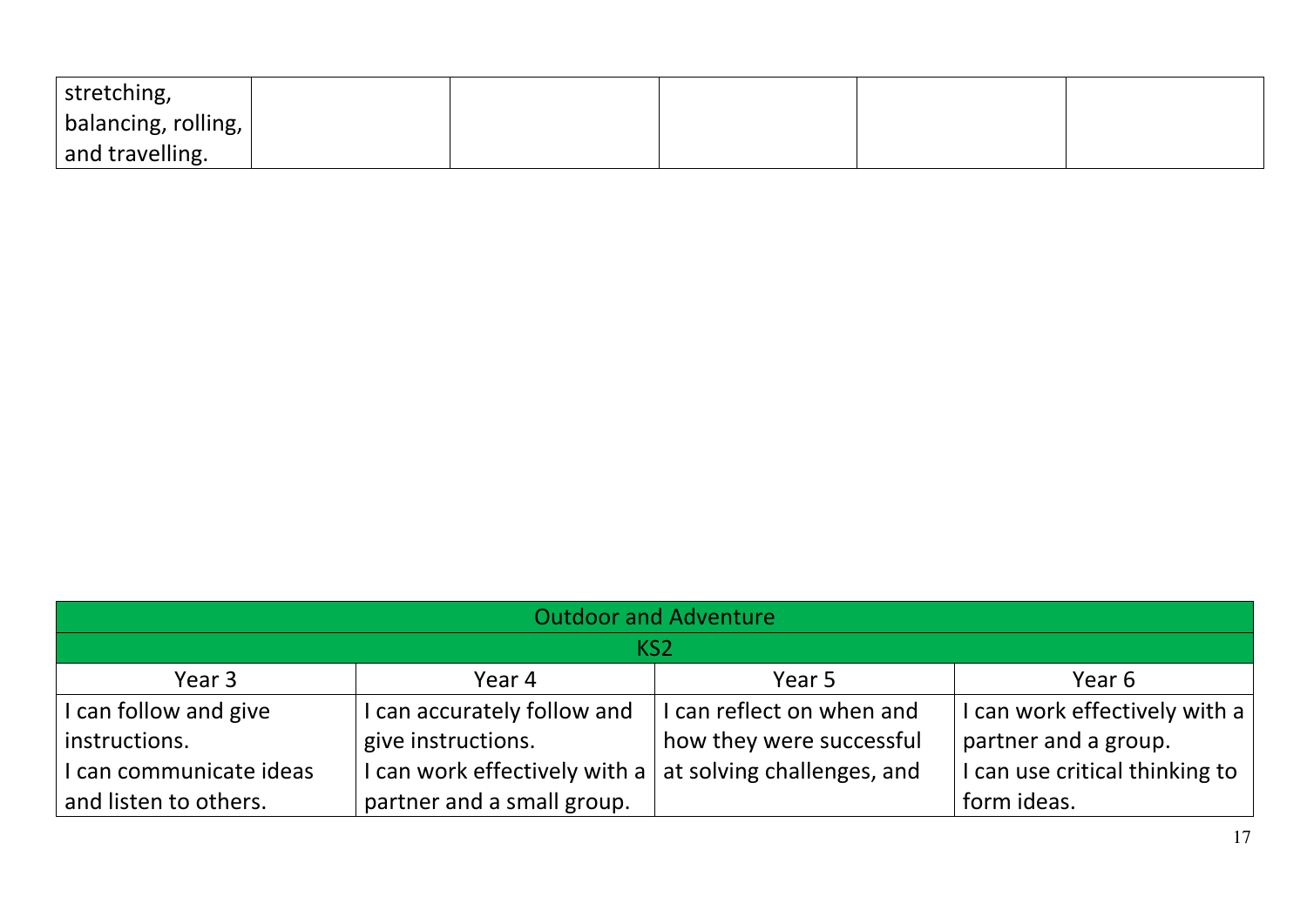| I can work with a partner | can identify key symbols  | alter methods in order to      | I can pool ideas within a  |
|---------------------------|---------------------------|--------------------------------|----------------------------|
| and a small group.        | on a map and use a key to | improve.                       | group, selecting and       |
| I can plan and attempt to | help navigate around a    | I can work effectively with a  | applying the best method   |
| apply strategies to solve | grid.                     | partner and a small group,     | to solve a problem.        |
| problems.                 | can plan and apply        | sharing ideas and agreeing     | I can reflect on why and   |
| I can reflect on when and | strategies to solve       | on a team strategy.            | how they are successful at |
| why I was successful at   | problems.                 | I can use critical thinking to | solving challenges and     |
| solving challenges.       |                           | approach a task.               | adapt methods in order to  |
| I can develop basic map   |                           | I can navigate around a        | improve.                   |
| reading skills.           |                           | course using a map.            | I can orientate and map    |
|                           |                           |                                | efficiently to navigate    |
|                           |                           |                                | around a course.           |

| Swimming                                        |  |  |  |  |
|-------------------------------------------------|--|--|--|--|
| 1/C<br>، שו                                     |  |  |  |  |
| Year 5<br>Year <sub>3</sub><br>Year 6<br>Year 4 |  |  |  |  |